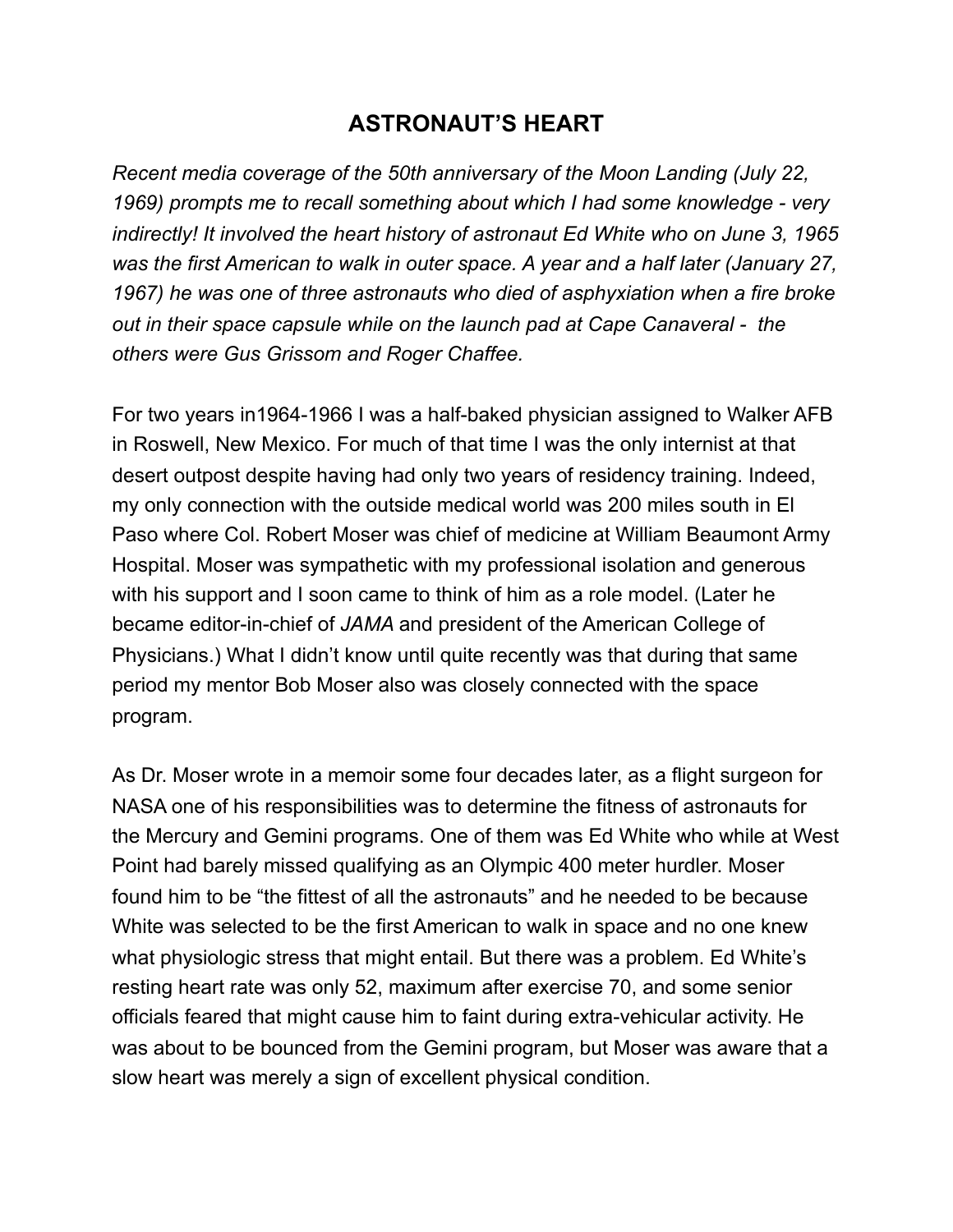During the 1940s Paul Dudley White had studied the NYU track star Les MacMitchell when he enlisted in the Navy and his resting heart rate was only 37 (Many years later, Bjorn Borg's resting pulse was reported to be 35.) So Bob Moser and Ed White devised a secret plan. As Dr. Moser described in his memoir, three days before the launch, the two men went to an isolated room and ran a continuous EKG both at rest and while running in place. Then White swallowed a low-dose of atropine sulfate and within a few minutes his resting pulse rose from 56 to 64; his mouth got dry, his pupils dilated and the whole effect passed in about 20 minutes. So Moser gave him three atropine tablets to carry on the flight and instructed him that if monitors at Houston found that his rate had dropped to 50, he would swallow one pill. During the flight his heart rate never went below 62 and during extra-vehicular activity it rose to around 80, so he never needed to pop a pill.

Now fast forward to February, 1968, one year after the tragic Apollo I fire that took the three astronaut's lives and about a year before Neil Armstrong's historic moon landing. By then my two year stint in the Air Force was completed and as a perk of my cardiology fellowship at Mount Sinai Hospital in NYC, I was encouraged to attend the annual meeting of the American College of Cardiology in San Francisco. The featured speaker that year was Dr. Christian Barnard of South Africa, who three months earlier had performed the first human heart transplant, and he received a standing ovation.

I was especially impressed with a relatively obscure cardiologist from the University of Florida, Dr. Robert S. Eliot, who presented a radical new idea about a possible cause of coronary heart disease. He reported on the apparent paradox of myocardial ischemia occurring in young women who had normal coronary arteriograms. Eliot discovered that they had abnormal dissociation of hemoglobin and oxygen - the oxygen bound to red blood cells arrived all right but didn't get released.

Six years later I published a review article ("Oxyhemoglobin Equilibrium in Ischemic Heart Disease," *Journal of the American Medical Association,* August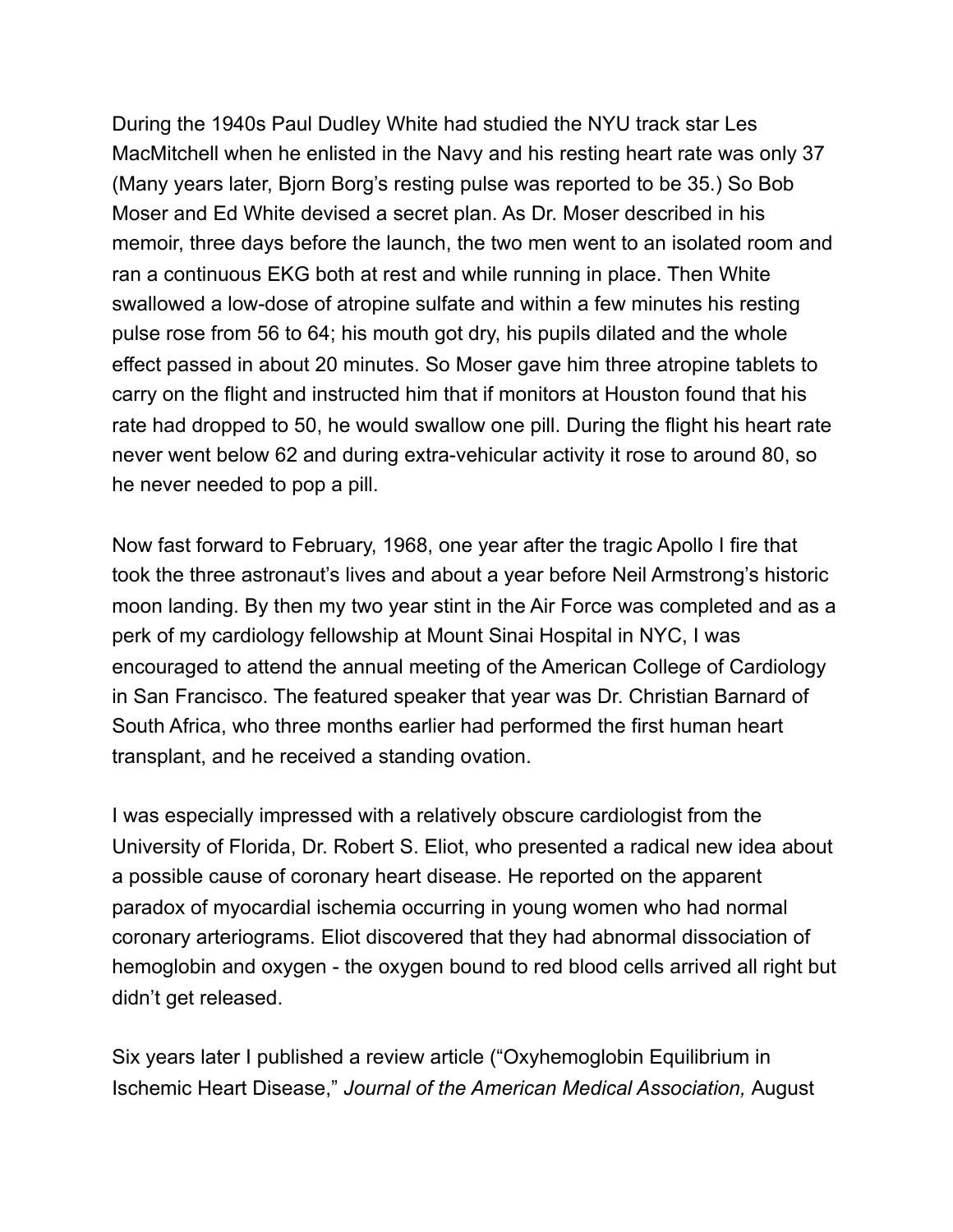12, 1974.) No one seemed to be impressed, except me, and by then even Bob Eliot seemed to have lost interest. He was on to something else that I'll soon describe but, again, what I didn't yet know was that this bold cardiologist also was associated with NASA at Cape Canaveral.

Several years later I again heard Dr. Eliot speak at a cardiology conference and this time was amazed at his description of certain unexpected findings from Ed White's autopsy. Writing now, some four decades later, I vividly remember that Eliot projected cross-sectional slides of the astronaut's three major coronary arteries each of which showed almost total occlusions. I recall he speculated that perhaps White's long career as a test pilot had subjected him to extreme and chronic stress. In the earlier talk that I'd heard in San Francisco, Dr. Eliot had described how women with normal appearing coronary arteries could have heart attacks and how a superbly fit astronaut, who had none of the usual known risk factors, could perform for some 20 minutes in space despite having major coronary disease. Again I was impressed that Robert Eliot seemed to be thinking outside the box.

The official report of astronaut White's autopsy was never released and in his lengthy memoir *Inside the Space Race. A Space Surgeon's Diary,* Dr. Lawrence Lamb, the key medical scientist of the man-in-space program, made no mention of it. Indeed, Dr. Lamb had ample opportunity to describe the findings since for 24 years he wrote a nationally syndicated daily newspaper column. Nevertheless, rumors persisted that Ed White had significant coronary artery disease. It's remarkable that the only discussion I could find on-line was an obscure blog called *collectSPACE* in which between 2002 and 2009 various people of dubious credibility weighed in. One posting quoted my friend Colonel Moser (remember he had cleared White) as denying knowledge of abnormal post-mortem findings. However, another posting reported that science writer Al Marsh in a column in *Today* (?) dated March 26, 1972 quoted a NASA official as saying that "the late Ed White…had performed America's first spacewalk despite a severe heart condition that neither he nor NASA doctors knew about." The blog continued: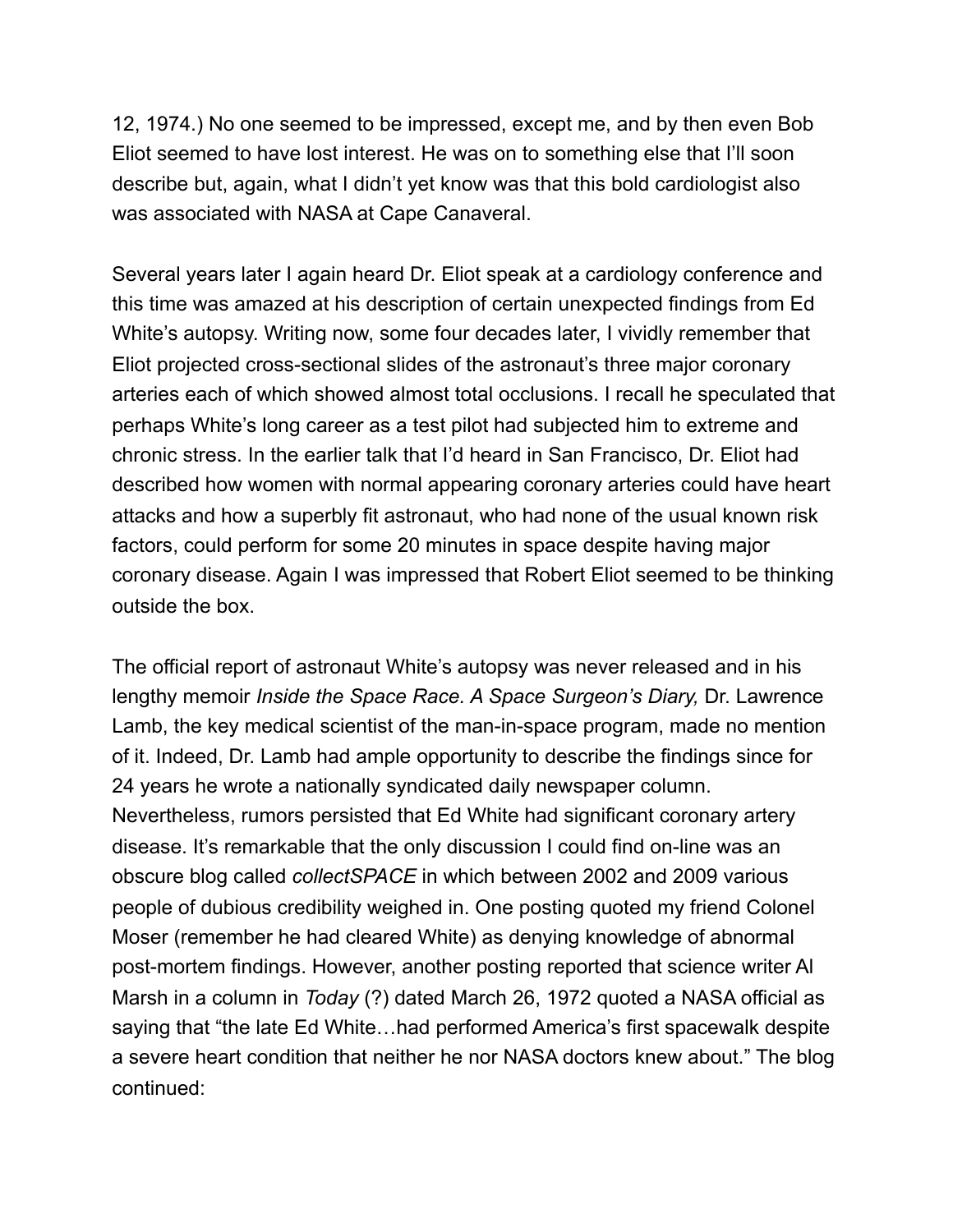*Dr. Lawrence Lamb, a former NASA doctor, said in a telephone interview from San Antonio [that] White had severe blockage of one coronary artery due to fatty deposits containing cholesterol. The other artery, Lamb said, had enlarged itself to provide an adequate blood supply to the heart muscle. White's severe heart condition was not learned until after the January 1967 Apollo fire.* 

 Dr. Lamb admitted that he had not seen the autopsy but heard of its results through professional sources and speculated that White's superb physical condition "forced his heart to enlarge the one remaining coronary to compensate for the blockage." But why hadn't Dr. Lamb mentioned anything about this in his memoir?

NASA life sciences director Dr. Charles Berry reportedly said that he and other doctors had ordered that special attention be paid to White's heart during the autopsy (?because of the previous concern about his slow heart rate) although before the space walk they'd found nothing during exercise testing to indicate any problem. Chuck Berry didn't recall anything in the report about blockage of a coronary artery and expressed surprise that any doctors outside of NASA might know about the report. (a cover-up?) The same blog cited above, mentioned "a Gainesville cardiologist" (presumably Dr. Eliot, by then working at the University of Florida) who also "heard reports of White's heart condition over the years." Supposedly, that doctor believed that White could have had a heart attack at any time and his case showed that it is possible to have an undiagnosed heart condition.

Dr. Eliot's interest in this subject was kindled in about 1967 when he became a consultant for the space program at Cape Canaveral. During the 1960s there was an extraordinarily high incidence of heart attacks and sudden deaths among young men working on the man-to-the-moon project. Eliot launched an eight year study of these men and autopsy studies of those who died revealed that in 85% of cases the myocardium (heart muscle) had lesions called "contraction bands" a kind of damage that in animal studies resulted from a large outpouring of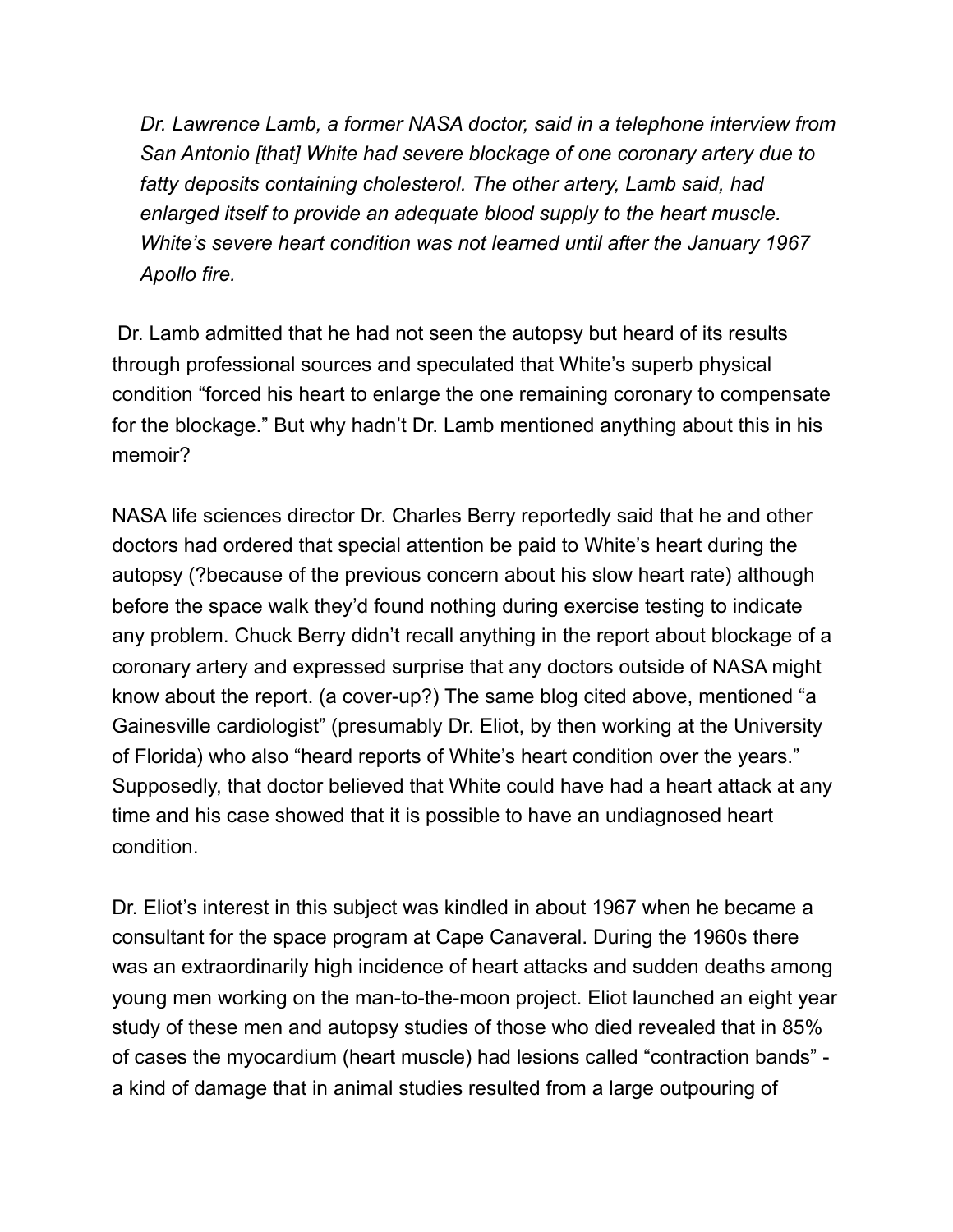catecholamines, stress-induced chemicals produced by the adrenal glands. Similar lesions had been described in test pilots and also in others who apparently died from fright or emotional shock. These catecholamine-induced lesions could be prevented in dogs by pre-treatment with beta-blockers.

Dr. Eliot noted that Congress made budget cuts after each successful Mercury or Gemini launch and, as a result, about 15% of the highly-specialized technical work force were dismissed; between 1965 and 1973 the skilled work force was cut from 30,000 to 14,000. Unable to find suitable jobs in private industry, these professionals and their families led the nation in drinking, drugs and divorce; one month they were putting in 16 hours days and the next they were out of work or if lucky doing menial jobs. There was a surge in suicides and cardiac related deaths and, as Eliot remarked, "More people died when people were fired than when rockets were fired."

After Dr. Eliot, himself a life-long workaholic, suffered a heart attack at age 44, he decided to focus his research on how unrelieved or repeated physical or mental stress can be directly harmful to the myocardium. By then he headed a Life Stress Simulation Laboratory at the University of Nebraska and with his team was able to identify a subgroup, about 20% of more than a thousand seemingly healthy men and women when exposed to various kinds of stresses overresponded with major increases in blood pressure, cardiac output and blood vessel resistance. In them the heart was pumping hard against great resistance, akin to driving a car at top speed with the brakes on.

Outward behavior was a poor indicator of so-called hot or cool reactors, perhaps explaining why hard-driving people with Type A personalities don't get heart disease while some more relaxed Type B personalities do. Some of those who appear externally calm really are seething inside, or as Jane Brody described when reporting Dr. Eliot's work in the *NYTimes,* there was "turmoil beneath the calm."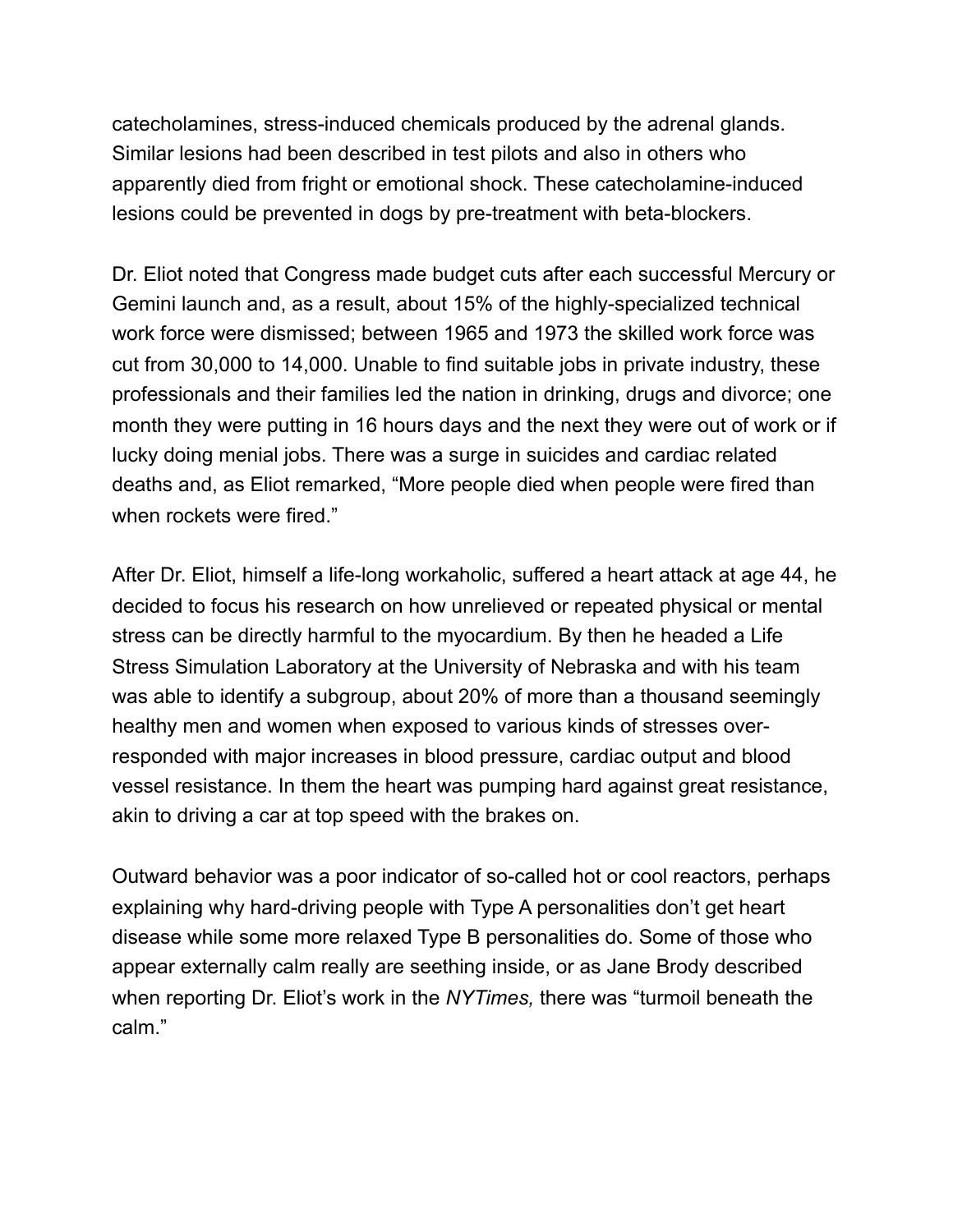During the 1980s Robert Eliot published many articles and four books in which he described how traditional risk factors account for only about half the cases of coronary heart disease and that stress may turn out to be the most important factor of all. He noted that cardiovascular reactions to stress had evolved to help animals to either fight or flee in response to danger and by running away the effects of stress on the heart were dissipated. But today, "in most of our daily frustrations and no-win situations, there is no one to slug and nowhere to run." If an intense state of cardiovascular readiness is sustained for long periods, ultimately it can produce damage. The title of one of Dr. Eliot's books provided this challenge for all stressed-out people: "Is It Worth Dying For?"

ADDENDUM: My brother, Dr. David Nevins, suggests not to forget "Takotsubo Cardiomyopathy" - sometimes called "broken heart syndrome." First described in Japan in 1990, more than 90% of reported cases are women ages 58 to 75. It is barely known in the United States and rarely diagnosed. Fortunately, most people recover within a month with no long term heart damage. Symptoms and EKG abnormalities mimic those of a heart attack but there is no evidence of coronary artery obstruction and the condition is provoked by emotional or physical stress, e.g. loss of a loved one, domestic violence, receiving bad news.

Although the precise cause isn't known, experts think that surging stress hormones (for example, adrenaline) essentially "stun" the heart, triggering changes in heart muscle cells or coronary blood vessels (or both) that prevent the left ventricle from contracting effectively. Researchers suspect that older women are more vulnerable because of reduced levels of estrogen after menopause. In studies with rats whose ovaries had been removed, the ones given estrogen while under stress had less left-ventricle dysfunction and higher levels of certain heart-protective substances. The most common abnormality is ballooning of the lower part of the left ventricle (apex). During contraction (systole), this bulging ventricle resembles the shape of a tako-tsubo, a pot used by Japanese fishermen to trap octopuses. Presumably astronauts, like anyone else, can suffer from love sickness.